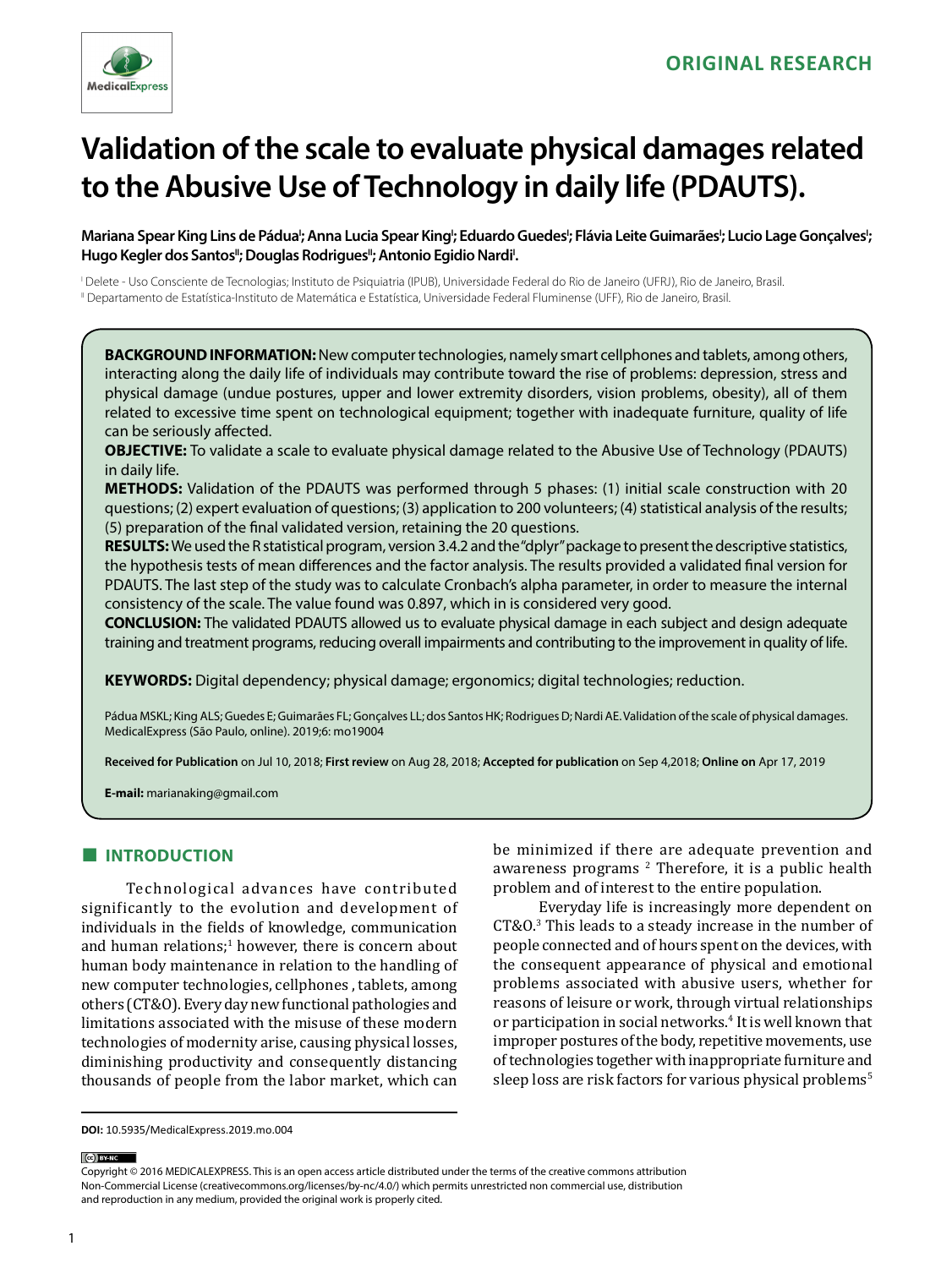(disturbances in the spine, muscles, joints, upper and lower limbs, vision, among others), as well as emotional problems (anxiety, depression, stress, among others)

Anyone can develop postural defects<sup>5</sup> because of misuse of furniture and equipment. This is why it is important to understand the physiological and emotional changes<sup>6</sup> that are specifically present in each individual, so that we can outline and plan treatments recommended for each case.

We aim to validate the scale to evaluate physical damages related to the abusive use of technologies in everyday life (PDAUTS).

# **■ MATERIALS AND METHOD**

Five phases of work were necessary during the elaboration and validation of the scale to evaluate physical losses related to the abusive use of digital technologies in daily life (PDAUTS): 1 - construction of an initial scale with 20 questions, 2 - evaluation of questions by specialists, 3 application of the scale in 200 volunteers, being: Group 1 Main (100 participants with abuse of CT&O) and Group 2 CONTROL (100 participants without CT&O abusive use), 4-statistical analysis and results and 5- elaboration of a final validated scale.

The validation of a scale requires that its content be fully developed according to the topic addressed and the objectives of the research, and then submitted to the judgment of a group of experts trained in the area of digital dependency. In the present study these experts have produced 20 questions intended to be the initial scale to be evaluated by second group of experts, able to validate the instrument as to its content, pertinence, clarity, presentation and comprehension.

There is no consensus as to the number of specialists who should participate in the validation of a scale, leaving the definition of the quantity at the discretion and accessibility of the researcher. The greater the number of specialists, the greater the tendency to disagree between them, whereas a smaller selection (less than 3) has a greater risk of a 100% agreement. In the present study, 6 specialists were selected for the development of the scale.

In the 20 questions of the initial version of PDAUTS dependence was rated as mild, moderate and severe physical loss. Each question afforded three possible replies: Never/ Rarely (0 points); Often (1) and Always (2). Volunteers were asked to insert the corresponding response value next to each question. The scored points should be added so as to allow each person to receive a dependence rank.

The resulting sum obtained classified the volunteers in the following categories: 0 to 10 (without disturbances); 11 to 20 (mild disorders); 21 to 30 (moderate); 31 to 40 (severe).

For validation, we obtained demographic data, namely (a) age, (b) gender, (c) employment and (c) degree of education; this information was only used to identify the selected volunteers, not being considered by the specialists for the validation of PDAUTS.

**Sample and Inclusion Criteria**. The sample consisted of 200 volunteers who came the nucleus Delete with Conscious Use of Technologies of the Institute of Psychiatry (IPUB) of the Federal University of Rio de Janeiro (UFRJ) with abusive (daily/many hours) of use of cellphone, tablet, computers, among others (CT&O). In addition we included to Institute staff, University students and people interested in participating in the research. Recruitment was implemented through posters at the institution, verbal invitation and via social networks. Participants were aged between 16 and 69 years who make daily use of CT&O technologies. All participants agreed to voluntarily respond to the survey. Individuals were divided into two groups: Main Group (100 participants with abusive use of CT&O) and Control Group (100 participants without daily or abusive use of CT&O). Abusive use of CT&O was determined through the Internet Addiction Test (IAT) scale.<sup>7</sup> Main Group participants scored  $\geq$  50 points on the IAT scale while the Control Group included volunteers scoring < 50 points

**Inclusion Criteria**. The Main Group was composed of individuals who used the technologies for at least three consecutive hours daily, whether for internet consultations, message exchanges, social networking or electronic games on tablets, desktops or cell phones, and also by volunteers previously submitted to the Internet Addiction scale (IAT)<sup>7</sup> with scores in the  $\geq 50$  point range. The Group Control was composed of volunteers who scored < 50 points.

**Exclusion criteria**. Illiterates, or individuals with severe clinical comorbidity that interfered with the interview protocol, such as personality disorders, bipolar disorder and substance abuse, were excluded from the study.

Of the initial sample, 95 volunteers from Group 1 Principal and 90 from Group 2 were effectively used. The discards were due to participant withdrawal, incomplete scales or lack of responsible escort when underage. The results of the survey were entered into a database for statistical analysis.

#### **■ RESULTS**

Below we present the results of the descriptive statistics, the results of the tests of hypotheses of differences of means and the factor analysis. For the analysis of the data we used the packages "dplyr," "psy"<sup>9</sup> and "paran"<sup>10</sup> and the Program R, version 3.4.2.<sup>11</sup> Throughout the work, the data were divided into Control Group and Main Group (Table 1).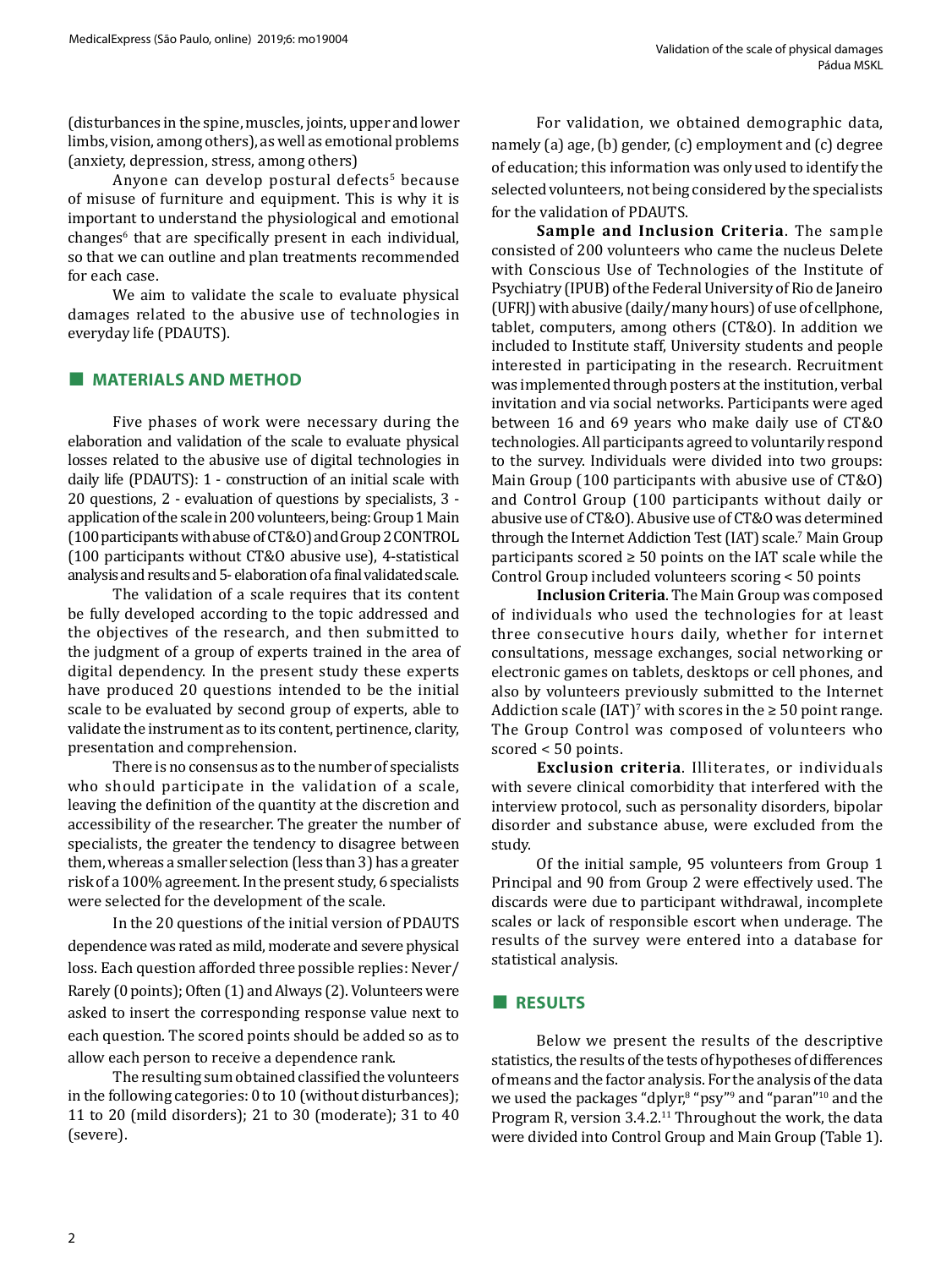Table 1 presents demographic data and exhibits the characteristics of the sample, especially in terms of the random selection of volunteers: this can be perceived, for example, by age groups with relevant variability; analogously, by the variability of the levels of instruction showing very few volunteers in Masters and PhD levels. In addition, the two groups of volunteers also presented significantly different percentages between the male and female genders. All this reinforces the random criterion of choice of volunteers, although it was not a research objective to link any of these variables to the results or the validation of the scale itself.

**Scores for the 20 original question scale**. The mean ± standard deviation score for the Control group was  $5.19 \pm 4.61$ , while the corresponding value for the Main group was  $15.00 \pm 8.21$  The t-test of means between the two groups produced a p-value  $< 0.001$  (t-statistic = 10.05); this indicates a significantly higher level of physical loss in the Main group vs. no loss in Control group. Thus, the differentiation of the Control vs. Principal qualifies,

prima facie, the effectiveness of the 20 questions included in the test, and allowed us to proceed with the required statistical tests to validate to the PDAUTS questionnaire.

**Factorial analysis.** The first test performed was the Bartlett sphericity test to verify if the variables are correlated with each other. In this test, the null hypothesis is that the correlation matrix is equal to the identity matrix. For our data set, a statistic of 1917.96 ( $p < 0.001$ ) was found, implying that the covariance matrix was not equal to the identity.

The criterion used to verify the adequacy of the factor analysis was the Kaiser-Meyer-Olkin (KMO) test. The value found was 0.799, which is practically equal to 0.8, a value that, in the literature,  $12$  is considered good.

Due to the results found for both the Bartlett test and the Kaiser-Meyer-Olkin (KMO) test, it was appropriate to perform the factorial analysis for the scale. We therefore checked the factorial loads to determine the number of relevant factors. We used 3 criteria: Factorial Load, Screeplot and Parallel Analysis. Table 2 shows the factor loads:

#### **Table 1.** Descriptive Statistics of the Sample.

|                                     |             |            | <b>Gender</b> |            |            |                |  |
|-------------------------------------|-------------|------------|---------------|------------|------------|----------------|--|
|                                     |             | Male       |               |            | Female     |                |  |
| Control (90                         | 28 (31.1%)  |            |               | 62 (68.9%) |            |                |  |
| Main (95)                           |             | 35 (36.8%) |               |            | 60 (63.2%) |                |  |
| <b>Age Range</b>                    |             |            |               |            |            |                |  |
|                                     | $15 - 25$   | $26 - 36$  | $37 - 47$     | 48-58      | 59-69      |                |  |
| Control                             | 29 (32.2%)  | 23 (25.6%) | 11 (12.2%)    | 11 (12.2%) | 16 (17.2%) |                |  |
| Main                                | 45 (47.4%)  | 23 (24.2%) | 20 (21.1%)    | 5(5.3%)    | $2(2.1\%)$ |                |  |
| <b>Instruction level</b>            |             |            |               |            |            |                |  |
|                                     | High School | Higher     | Graduate      | Master     | Doctoral   | N <sub>l</sub> |  |
| Control                             | 21 (23.3%)  | 26 (28.9%) | 37 (41.1%)    | $2(2.2\%)$ | $3(3.3\%)$ | $1(1.1\%)$     |  |
| Main<br>M11, N1, N2, N3, N4, N5, N5 | 54 (56.8%)  | 26 (27.4%) | $9(9.5\%)$    | 5(5.3%)    | $0(0\%)$   | $1(1.1\%)$     |  |

NI (Not informed)

#### **Table 2.** Factor Loads of Principal Components.

|                               | PC <sub>1</sub> | PC <sub>2</sub> | PC <sub>3</sub> | PC <sub>4</sub> | PC <sub>5</sub> |
|-------------------------------|-----------------|-----------------|-----------------|-----------------|-----------------|
| <b>Standard Deviations</b>    | 2.65            | 1.45            | 1.326           | 1.158           | 1.019           |
| Proportion of Variance        | 0.35            | 0.11            | 0.088           | 0.067           | 0.052           |
| <b>Cumulative Proportions</b> | 0.35            | 0.46            | 0.544           | 0.611           | 0.663           |
|                               | PC <sub>6</sub> | PC7             | PC <sub>8</sub> | PC <sub>9</sub> | <b>PC10</b>     |
| <b>Standard Deviations</b>    | 1.00            | 0.922           | 0.823           | 0.787           | 0.733           |
| Proportion of Variance        | 0.05            | 0.043           | 0.034           | 0.031           | 0.027           |
| <b>Cumulative Proportions</b> | 0.71            | 0.755           | 0.789           | 0.820           | 0.847           |
|                               | <b>PC11</b>     | <b>PC12</b>     | <b>PC13</b>     | <b>PC14</b>     | <b>PC15</b>     |
| <b>Standard Deviations</b>    | 0.705           | 0.658           | 0.620           | 0.597           | 0.568           |
| Proportion of Variance        | 0.025           | 0.022           | 0.019           | 0.018           | 0.016           |
| <b>Cumulative Proportions</b> | 0.871           | 0.893           | 0.912           | 0.930           | 0.946           |
|                               | <b>PC16</b>     | <b>PC17</b>     | <b>PC18</b>     | <b>PC19</b>     | <b>PC20</b>     |
| <b>Standard Deviations</b>    | 0.558           | 0.499           | 0.463           | 0.4380          | 0.3309          |
| Proportion of Variance        | 0.016           | 0.012           | 0.011           | 0.0096          | 0.0055          |
| <b>Cumulative Proportions</b> | 0.962           | 0.974           | 0.985           | 0.989           | 1.0000          |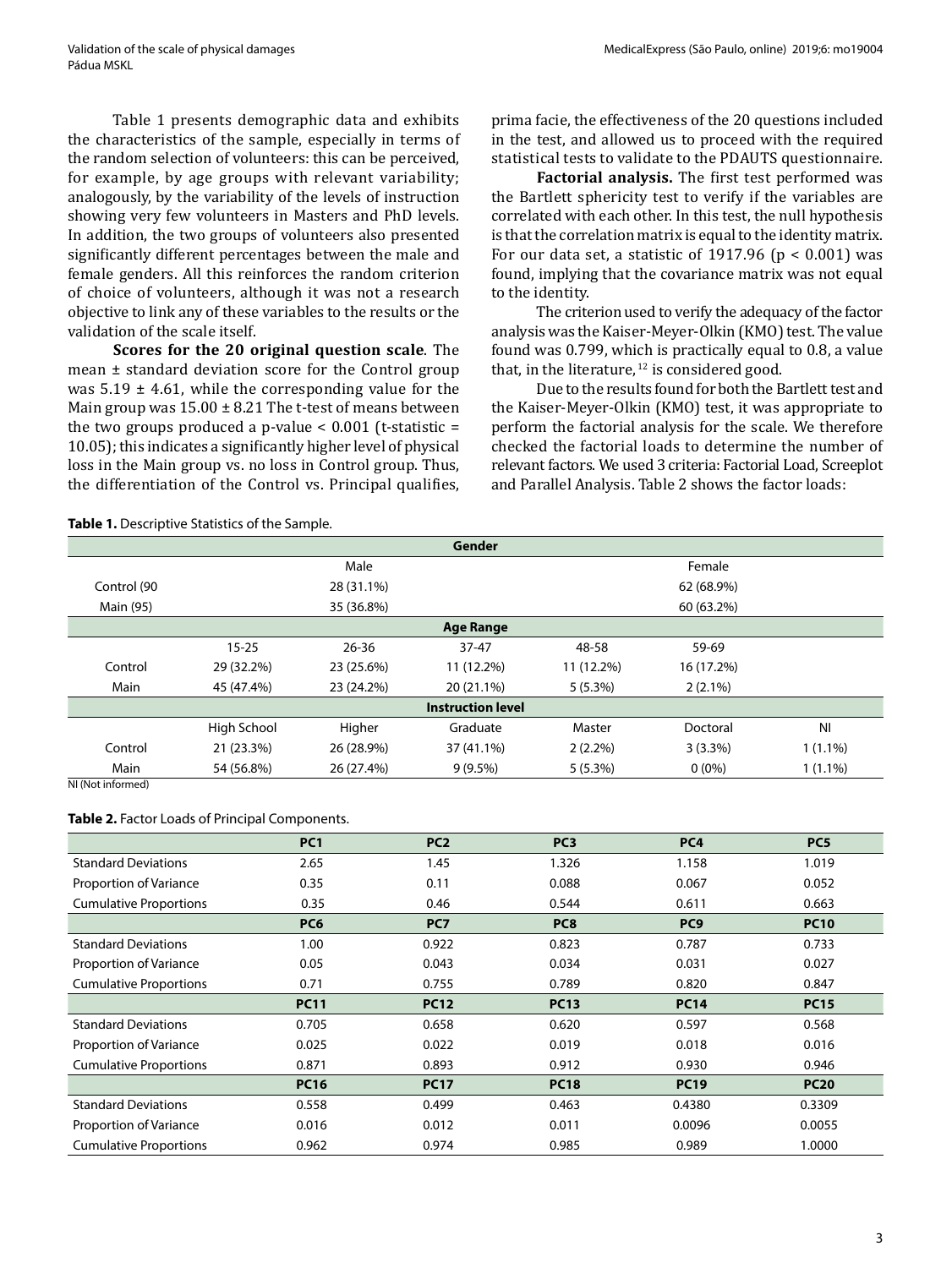In the literature, $12$  it is recommended to use factor loads whose sum results in a value above 0.9, and worst case, above 0.8. However, for the data set, we would have to limit ourselves to 9 questions, which in practice would not adequately solve the problem of data reduction.

We then proceed to the Screeplot criterion of the correlation matrix, where we eliminate the factors related to Eigenvalues greater than 1. The graph below presents this criterion:



**Figure 1.** Screeplot. Components above the red line and whose variance is greater than 1 are the relevant components.

By this criterion, we must use 5 factors, and in this case, the commonalities of the variables are presented in Table 3:

Analyzing the commonalities, it is may be seen that none of the 20 question of the initial scale had to be excluded because they present commonalities larger than 0.5. Values below 0.5 are considered non-significant.<sup>12</sup> This means that the 20 questions were considered valid to remain on the scale.

The third criterion used to find the number of factors was the Parallel Analysis. By this criterion, the number of factors found was equal to 3, as shown in Table 4:

The problem encountered when using parallel analysis is that commonalities are very low, with only 12 questions reaching the minimum value of 0.5.

Therefore, after the three analyzes we opted for the result of the Communalities for 5 factors (Table 3), which point to the permanence of the 20 items of the scale.

The last step of the study was to calculate Cronbach's alpha parameter, $12$  in order to measure the internal consistency of the scale. The value found was 0.897, which in is considered very good.<sup>12</sup> This means that the issues of the scale are aligned with each other, qualifying them as positive to measure the assessment of physical damages related to the abusive use of the

| <b>PDAUTS 1</b>  | <b>PDAUTS 2</b>  | <b>PDAUTS 3</b>  | <b>PDAUTS4</b>   | <b>PDAUTS 5</b>  |
|------------------|------------------|------------------|------------------|------------------|
| 0.758            | 0.624            | 0.589            | 0.687            | 0.833            |
| <b>PDAUTS 6</b>  | <b>PDAUTS 7</b>  | <b>PDAUTS 8</b>  | <b>PDAUTS 9</b>  | <b>PDAUTS 10</b> |
| 0.637            | 0.588            | 0.602            | 0.643            | 0.516            |
| <b>PDAUTS 11</b> | <b>PDAUTS 12</b> | <b>PDAUTS 13</b> | <b>PDAUTS 14</b> | <b>PDAUTS 15</b> |
| 0.780            | 0.677            | 0.417            | 0.629            | 0.576            |
| <b>PDAUTS 16</b> | <b>PDAUTS 17</b> | <b>PDAUTS 18</b> | <b>PDAUTS 19</b> | <b>PDAUTS 20</b> |
| 0.719            | 0.702            | 0.798            | 0.690            | 0.787            |

PDAUTS 1-2: Communalities for 5 factors for each of the 20 questions included in the test

Underlined values > 0.5

#### **TABLE 4.** Communalities for 3 Factors.

**TABLE 3**. Communalities for 5 factors.

| <b>PDAUTS 1</b>  | <b>PDAUTS 2</b>  | <b>PDAUTS 3</b>  | <b>PDAUTS4</b>   | <b>PDAUTS 5</b>  |
|------------------|------------------|------------------|------------------|------------------|
| 0.434            | 0.511            | 0.540            | 0.636            | 0.661            |
| <b>PDAUTS 6</b>  | <b>PDAUTS 7</b>  | <b>PDAUTS 8</b>  | <b>PDAUTS 9</b>  | <b>PDAUTS 10</b> |
| 0.592            | 0.569            | 0.396            | 0.490            | 0.426            |
| <b>PDAUTS 11</b> | <b>PDAUTS 12</b> | <b>PDAUTS 13</b> | <b>PDAUTS 14</b> | <b>PDAUTS 15</b> |
| 0.615            | 0.464            | 0.376            | 0.360            | 0.482            |
| <b>PDAUTS 16</b> | <b>PDAUTS 17</b> | <b>PDAUTS 18</b> | <b>PDAUTS 19</b> | <b>PDAUTS 20</b> |
| 0.601            | 0.646            | 0.757            | 0.633            | 0.684            |

PDAUTS 1-12: Communalities for 3 factors for each of the 20 questions included in the test Underlined values > 0.5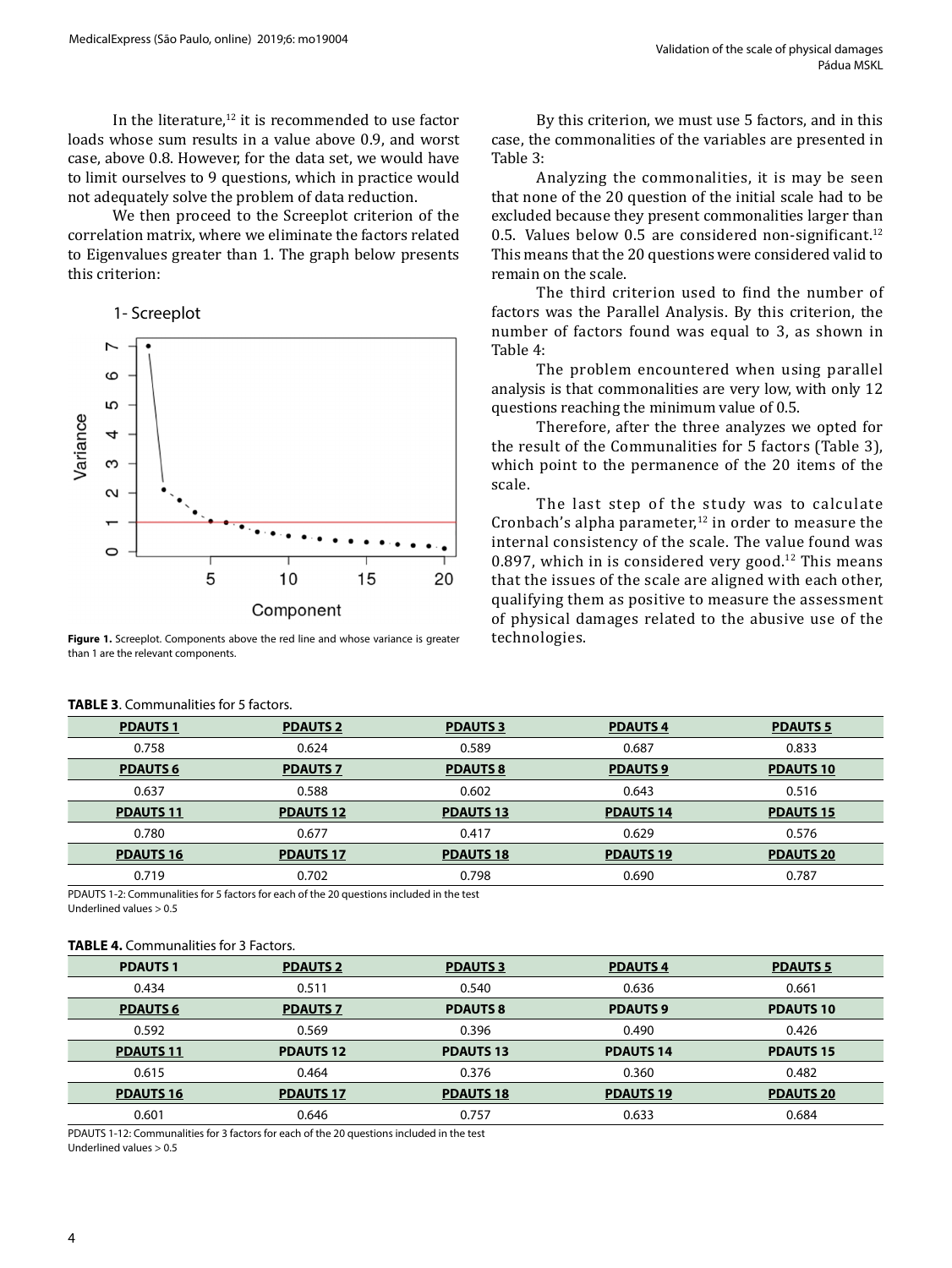# **■ DISCUSSION**

For the elaboration of a final validated scale that met the proposed goals, namely the evaluation of the physical damages related to the abusive use of technologies in everyday life (PDAUTS), it would have been necessary that all evaluation stages be fulfilled and that the suggested final adaptations after all statistical analyzes and by experts, successful.

After assessing the initial scale (20 questions) by all six experts and checking all points of agreement and disagreement on each question and then the statistical analysis of the data, a consensus was reached and it was decided that none of the question of the initial scale would need be excluded.

The construction of this scale was entirely based on ergonomic concepts<sup>13</sup> and on the observation of individuals with daily use of CT&O technologies, whether for leisure or work, and carefully noting the physical and emotional  $consequences. *Maeno*<sup>14</sup> stated that repetitive stress injuries$ (RSI) and work-related musculoskeletal disorders (MSD) are the major causes of work absenteeism and disability caused by work-related illnesses, often caused by keeping inadequate positions for many hours.<sup>14</sup>

This project was the outcome of the need to create specific instruments to evaluate physical losses in order to elaborate Ergonomic strategies,<sup>15</sup> because issues such as these are considered a public health problem and of interest to the entire population, as reported by the Brazilian Institute of Geography and Statistics: a recent National Health Survey reported that RSI/MSD was diagnosed in more than 3.5 million Brazilians over 18 years of age. 16

We also considered the need for a specific scale, such as reported herein, so that individuals can identify the relationship of his pathologies with the abusive use of the technologies and seek professional guidance as soon as possible. Physical examination $17$  is not sufficient for the diagnosis of RSI/MSD. It is necessary to check the ergonomic aspects of the work place (furniture suitability to the employee's physical characteristics, lighting, environmental noise, etc.), as well as the intensity, frequency and duration of the habits related to the physical disorders presented.<sup>17</sup>

The scale may also identify the problems associated with poor posture and inadequate handling of technological devices that can be solved or minimized, provided that the individual is guided by professionals who identify the real problems through examinations and evaluations with appropriate instruments. An important example: when the screens are positioned well below the line of the eyes, $18$ the weight of the head causes postural compensations that affect the alignment of the vertebrae of the spine and increase of muscular rigidity for the sustentation of the corporal structures.19

Additionally, the identification of problems related to vision<sup>20</sup> caused by the abusive use of CT&O can be checked with the use of this scale, as well as symptoms of dryness, irritation, blurred vision after two consecutive hours of exposure to the violet blue light emitted by screens. King et  $al<sup>21</sup>$  observed not only vision problems but also complaints of changes in sleep, dizziness, memory loss and lack of concentration. They reported that many physical problems were related to improper postures and furniture when using the CT&O.<sup>21</sup>

As a limitation of the study, we came across an absence of specific validated instruments capable of investigating behavior using CT&O on a day-to-day basis, which might have helped us in the preparation of the present scale.. Therefore, we only could rely on the IAT,<sup>7</sup> which evaluates general dependence of the internet and was successfully used to pre-detect abusers of CT&O.

New studies are recommended regarding ergonomics, physical damage and digital dependence,<sup>22</sup> so that research can be improved, because these are very scarcely explored and much needed fields of investigation.

# **■ CONCLUSION**

We obtained a validated final version of the PDAUTS scale, adapted to clinical contexts for accuracy and reliability. The final version can be used as a pioneer scale to evaluate what is proposed and whenever it is necessary to perform a specific research of this nature.

The validated PDAUTS allowed us to evaluate physical damage in each subject and design adequate training and treatment programs, reducing overall impairments and contributing to the improvement in quality of life.

#### **■ PDAUTSHOR CONTRIBUTION:**

M S K L Pádua: planned, reviewed the literature, applied the scales and wrote this article.

A L S King: planned, applied scales, wrote this article and co-oriented it.

E Guedes: applied the scales and wrote this article.

F L Guimarães: applied the scales and wrote this article.

H K Santos: analyzed statistically and wrote this article.

D Rodrigues: analyzed statistically and wrote this article.

L L Gonçalves: applied the scales and wrote this article. A E Nardi: guided and wrote this article.

# **■ CONFLICT OF INTEREST**

All authors declare no conflict of interest.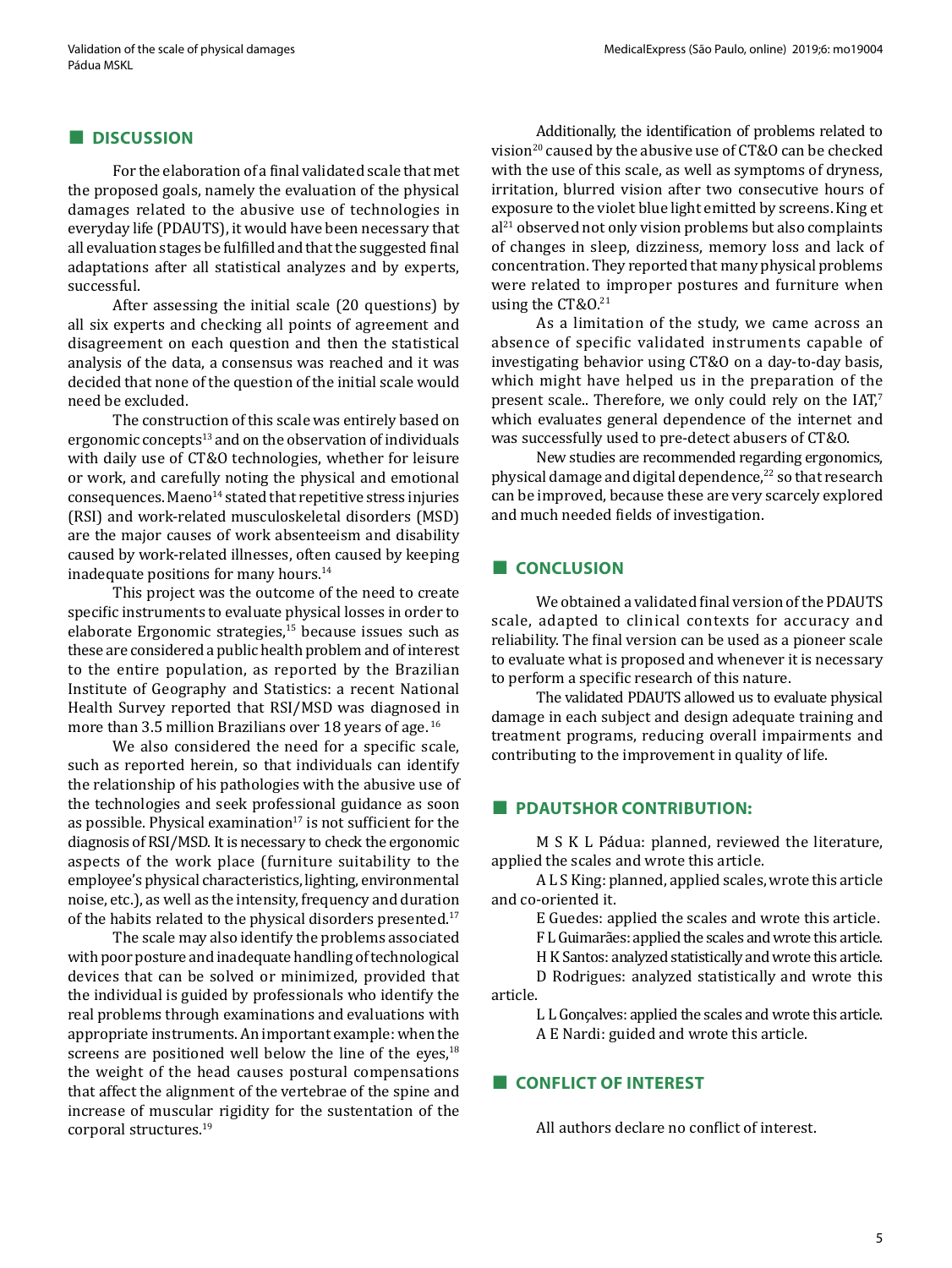### **■ ACKNOWLEDGEMENTS**

This work was supported by: Carlos Chagas Filho Foundation for Research Support of the State of Rio de Janeiro (FAPERJ); Institute of Psychiatry (IPUB) of the Federal University of Rio de Janeiro (UFRJ); Delete - Conscious Use of Technologies.

# **■ REFERENCES**

- 1. King ALS; Valença AM; Silva ACO; Baczynski T; Carvalho MR; Nardi AE. Nomophobia: dependency on virtual environments or social phobia? Comp Human Behav., 2012;29(1):140-4. DOI:10.1016/j. chb.2012.07.025
- 2. King ALS, Nardi AE, Cardoso A (Organizadores). Nomofobia-Dependência do computador, internet, redes sociais? Dependência do telefone celular? O impacto das novas tecnologias interferindo no comportamento humano. Editora Atheneu, RJ, 2014.
- 3. Nardi AE, Silva ACO, Valença AM, King ALS, Sardinha, A, Martiny, C, et al. Transtorno de Pânico Teoria e Clínica. 1a. ed. Porto Alegre: Artmed, 2012. v. 1. 202p.
- 4. Guedes E, Nardi AE, Guimarães FMC, Machado S, King ALS. Social networking, a new online addiction: a review of Facebook and other addiction disorders. MedicalExpress. 2016;3(1): M 160101. DOI:10.5935/Medicalexpress.2016.01.01
- 5. Marques NR, Hallal CZ, Gonçalves M. Características biomecânicas, ergonômicas e clínicas da postura sentada: uma revisão. Fisioter Pesqui. 2010;17(3):270-6. DOI:10.1590/S1809-29502010000300015.
- 6. Guimarães LAM, Veras AB (Organizadores). Saúde Psíquica e trabalho. Campo Grande, MS: UCBD, 2017.
- 7. Young KS, De Abreu CN. Dependência de internet: manual e guia de avaliação e tratamento. Artmed Editora, Porto Alegre, 2011.
- 8. Hadley Wickham, Romain Francois, Lionel Henry and Kirill Müller (2017). dplyr: A Grammar of Data Manipulation. R package version 0.7.4.<https://CRAN.R-project.org/package=dplyr>
- 9. Falissard B (2012). psy: Various procedures used in psychometry. R package version 1.1.<https://CRAN.R-project.org/package=psy>
- 10. Dinno A (2012). paran: Horn's Test of Principal Components/Factors. R package version 1.5.1.<https://CRAN.R-project.org/package=paran>
- 11. R Core Team. (2017) REdaS: A language and environment for statistical computing. R Foundation for Statistical Computing. Vienna, Austria: <https://www.R-project.org/>.
- 12. Hair JE, Babin B Money AH, Sanouel P. Fundamentos de métodos de pesquisa em administração. Tradução: Lene Belon Ribeiro. Porto Alegre: Bookman, 2005.
- 13. ABERGO Associação Brasileira de Ergonomia. Disponível no site [www.](http://www.abergo.org.br) [abergo.org.br](http://www.abergo.org.br) (2016)
- 14. Maeno M. Lesões Por Esforços Repetitivos LER. Cadernos de Saúde do Trabalhador. INST – Instituto Nacional de Saúde no Trabalho. São Paulo, 2001.
- 15. King ALS, Pádua MK, Guedes E, Nardi AE. Ergonomia Digital. Porto Alegre: EducaBooks, 2018.
- 16. Maeno M, Tavares DS, Lima CQB. Dia Internacional de Combate às LER/ DORT. Rev. CIPA, ed. 464 – maio/2017.
- 17. Maeno M, Almeida IM, Martins MC, Toledo LF, Paparelli R. LER/DORT: Diagnóstico, Tratamento, Prevenção, Reabilitação e Fisiopatologia. Ministério da Saúde. Departamento de Ações Programáticas e Estratégicas. Área Técnica de Saúde do Trabalhador; Série A. Normas e Manuais Técnicos, nº 103. Ministério da Saúde. Brasília, 2001.
- 18. Hansraj, KK. Assessment of Stresses in the Cervical Spine Caused by Posture and Position of the Head. Surg Technol Int. 2014:277-9.
- 19. King ALS, Guedes E, Nardi AE. Etiqueta Digital. Porto Alegre: EducaBooks,2017.
- 20. Grupo DELETE Detox digital e uso consciente de tecnologia@s-Instituto de Psiquiatria (IPUB) - Universidade Federal do Rio de Janeiro (UFRJ)- Campus da Praia Vermelha. Av: Venceslau Brás, 71 – Botafogo – CEP 22290-140.
- 21. King AL, Nardi AE. Novas tecnologias: uso e abuso. In: Associação Brasileira de Psiquiatria; Nardi AE, Silva AG, Quevedo JL, organizadores. PROPSIQ Programa de Atualização em Psiquiatria: Ciclo 3. Porto Alegre: Artmed/ Panamericana; 2013. p. 9-27. (Sistema de Educação Médica Continuada a Distância, v. 2).
- 22. Gonçalves LL. Dependência Digital: tecnologias transformando pessoas, relacionamentos e organizações. Barra Livros, RJ, 2017.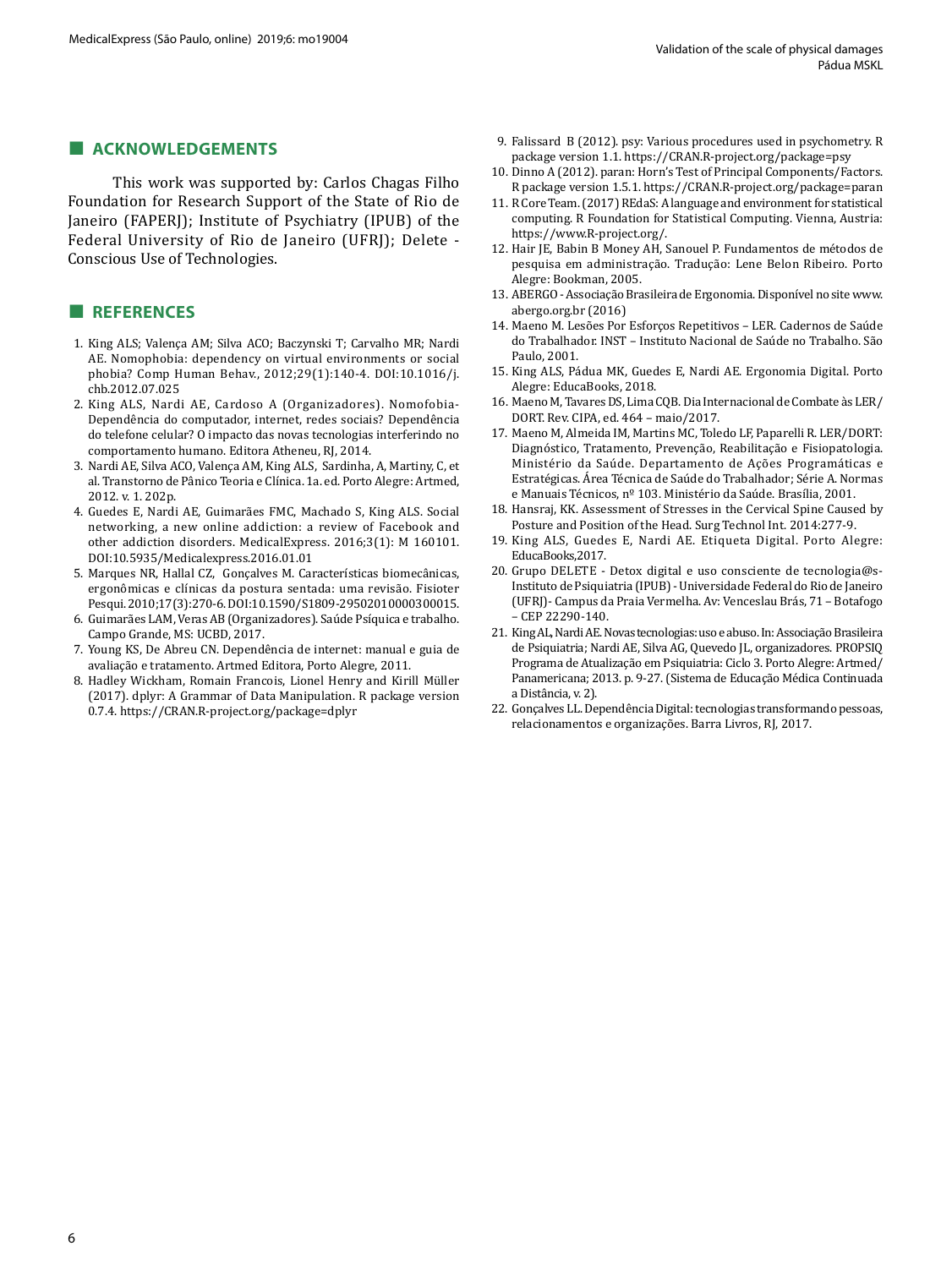# **ANNEX 1 - FINAL VALIDATED VERSION OF PDAUTS**

Scale to evaluate the Physical Damages related to the abusive use of technologies (PDAUTS) (Computer, cell phone, tablet, among others) in daily life.

Date:  $\_ / \_ / \_$ Age:  $\_$ Volunteer Name: Gender: F:( ); M:( ) Works: Yes:( ); No:( ) Unemployed: Yes:( ); No:( ) Level of Education: Middle:( ); Upper:( ); Postgraduate:( ); Master:( ); Doctoral degree:( ) Signature of Volunteer: E-mail\_\_\_\_\_\_\_\_\_\_\_\_\_\_\_\_\_\_\_\_\_\_ Phone  $.(\_)$ 

Interviewer:

The test is a 20-question scale that measures the mild, moderate, and severe levels of Physical Damages related to the abusive use of everyday technologies.

Obs. The acronym CT&O refers to technologies: Computer, cell phone, tablet, among others.

Please enter the number corresponding to the answer next to the question, according to:

a- Never / Rarely (0) b- Frequently (1) c- Always (2)

# **QUESTIONS**

1) How often do you use mobile phone, tablet, among others (CT&O) throughout each day?

2) How often do you spend more than three consecutive hours of your day using CT&O?

3) How often do you usually experience anxiety or some kind of physical discomfort such as palpitation, dizziness, or

shortness of breath when you realize you are not using CT&O?

4) How often do you usually have neck pain when using CT&O?

5) How often do you usually experience spinal pain when using CT&O?

6) How often do you usually experience pain and/or numbness in the upper and/or lower limbs after prolonged use of CT&O?

7) How often do you usually feel pain and/or stiffness in wrists, joints and / or fingers or toes while using CT&O?

8) How often do you usually feel headaches after prolonged use of CT&O?

9) How often do you stop exercising or other activities in your day to stay for longer periods using CT&O?

10) How often do you usually feel tired, burning and/or dry eyes when using CT&O?

11) How often do you usually feel physical tiredness or general body aches after using CT&O for an extended time?

12) How often do you usually have memory loss or lack of focus on your daily chores because of CT&O abuse?

13) How often do you usually have trouble sleeping because you stay in the CT&O until late?

14) How often do you usually wake up in the middle of the night to use CT&O?

15) How often do you forget to feed yourself throughout the day due to prolonged use of CT&O?

16) How often do you forget to drink water throughout the day due to prolonged use of CT&O?

17) How often do you forget to practice some type of stretching, relaxation or breathing exercises during prolonged CT&O use on the day?

18) How often do you forget to correct your posture when using CT&O?

19) How often do you stop adjusting your furniture correctly for comfortable and proper use of CT&O?

20)How often does abusive CT&O affect your personal, social, family, or academic life?